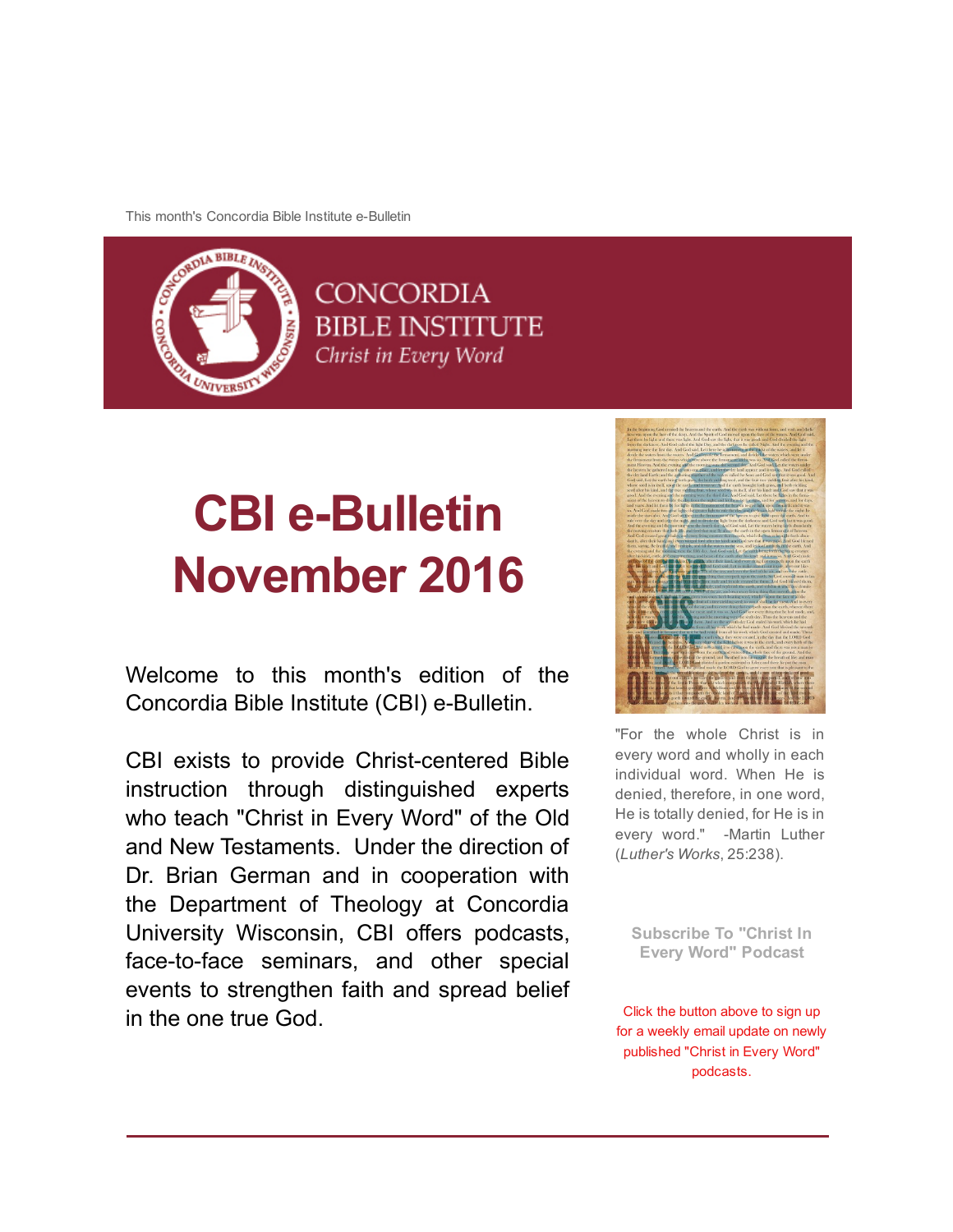# Happy 499th Anniversary of the Reformation!

As another October 31st has come and gone, we remember and give thanks for our Lord's work through Martin Luther and the many other individuals who contributed to the Reformation of the church in the sixteenth century. CBI's tagline "Christ in Every Word" comes from one of the many writings of Luther (the quote can be found



above), and in order to commemorate the 500th anniversary of the Reformation in 2017, we plan to have a special "Luther and the Bible" seminar next fall. Stay tuned for more details about this exciting event!

# CBI Fall 2016 Update

As we near the end of this fall semester, we wanted to take a minute to share about our fall events.



In September we had the joy of hosting Dr. Paul Maier (Western Michigan University), who spoke on "The Genuine Jesus: Fresh Information from History and Archaeology." We had over seventy-five attendees and it was very well-received. To see more pictures from the event, please [click here](http://www.concordiabible.org/2016/10/18/pictures-dr-paul-maier-seminar/).

In October we concluded another series of our weekly "In-Depth Bible Studies."

This semester our studies covered a variety of topics, from Elijah and Elisha in the Old Testament to lessons of Jesus and the Pastoral Ministry from the New Testament. For the first time, we offered an evening study in hopes of seeing more students attend.



Thankfully we welcomed not only some new students but also nearly all of our regular participants as well.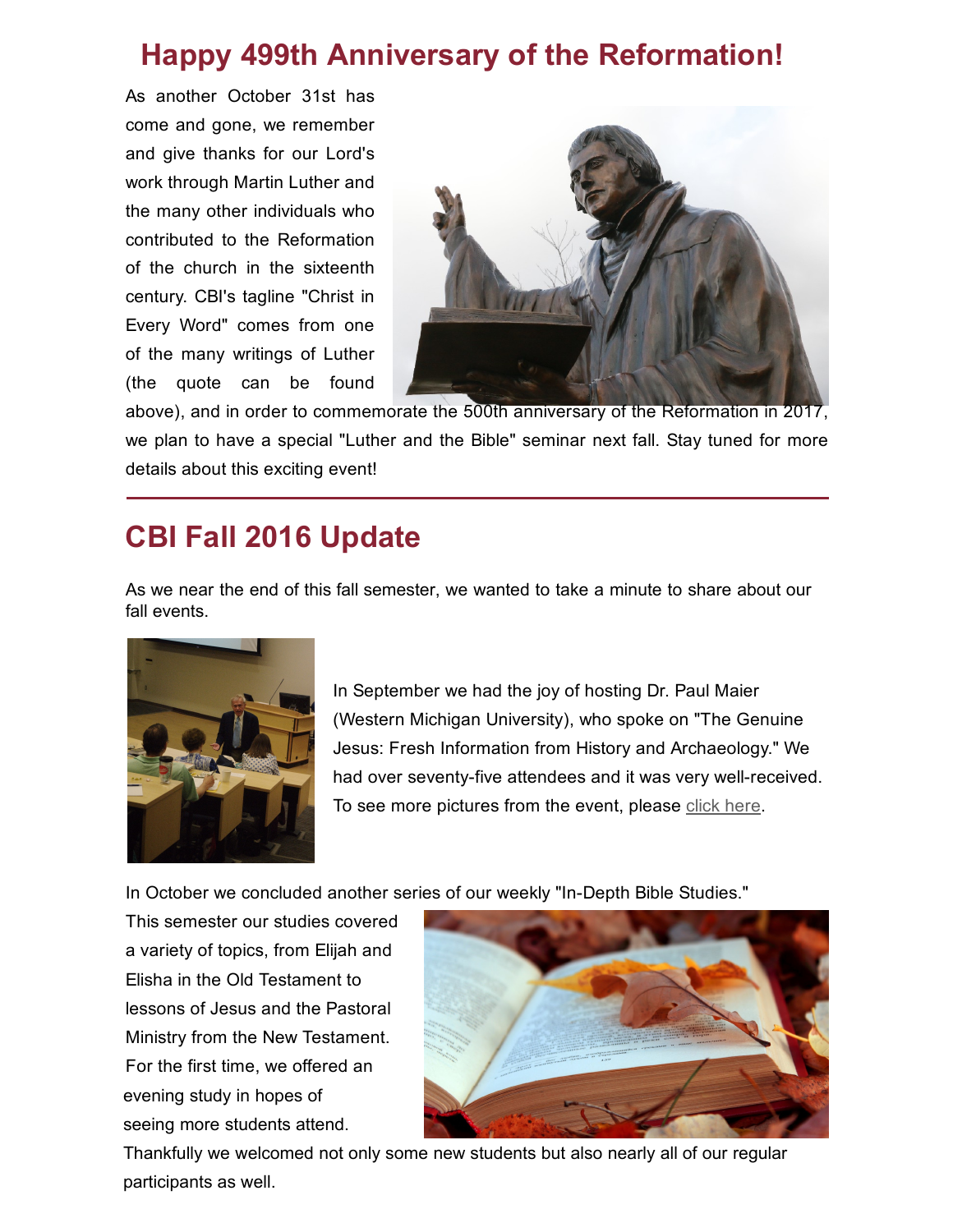

Finally, we also hosted our Sixth Annual Hymn Fest on October 23. We are very thankful to those who attended and for their gracious gifts to help us continue fulfilling our Christ-centered mission.

Thank you to all those who have attended our events, as well as to our supporters. Our ministry would not be possible without you and we are very thankful for you!

### Website:

Visit our website at [concordiabible.org](http://www.concordiabible.org/) to learn more about CBI.

# Podcasts:

CBI offers thirty to forty-minute long podcasts on biblical passages and religious issues that you can listen to any time through the CBI website: <http://www.concordiabible.org/category/podcasts/>

## Ask Dr. Saleska:

To ask Dr. Saleska a question, please visit the ["Ask Dr. Saleska"](http://www.concordiabible.org/ask-dr-saleska/) page on CBI's website and he will get back to you.

### Question:

1) Is it true that "Babylon" in the book of Revelation is really referring to America? 2) Are the chosen people now those who believe in Jesus and not the Jewish nation?

### Answer:

1) Revelation 1:1b, "...He sent this revelation by way of symbols..." (NET). The Babylon that your question refers to in the book of Revelation is also pictured there as FALLEN, so I assume you are suggesting that St. John the Divine (the writer) might be predicting the fall of America because of its gross immorality.

The Old Testament Babylon had long ago been destroyed (had fallen) when St. John penned the words of Revelation 14, 16, 17, and 18. But for the Jews in John's day, that Babylon still represented the epitome of evil and destruction. Even then they remembered it as having been a threat to the existence of God's people before its final destruction. The Babylonians of the Old Testament had demolished the temple, incinerated their holy city Jerusalem, and carried the people into captivity. Therefore, for God's people, it symbolized all things evil in this world.